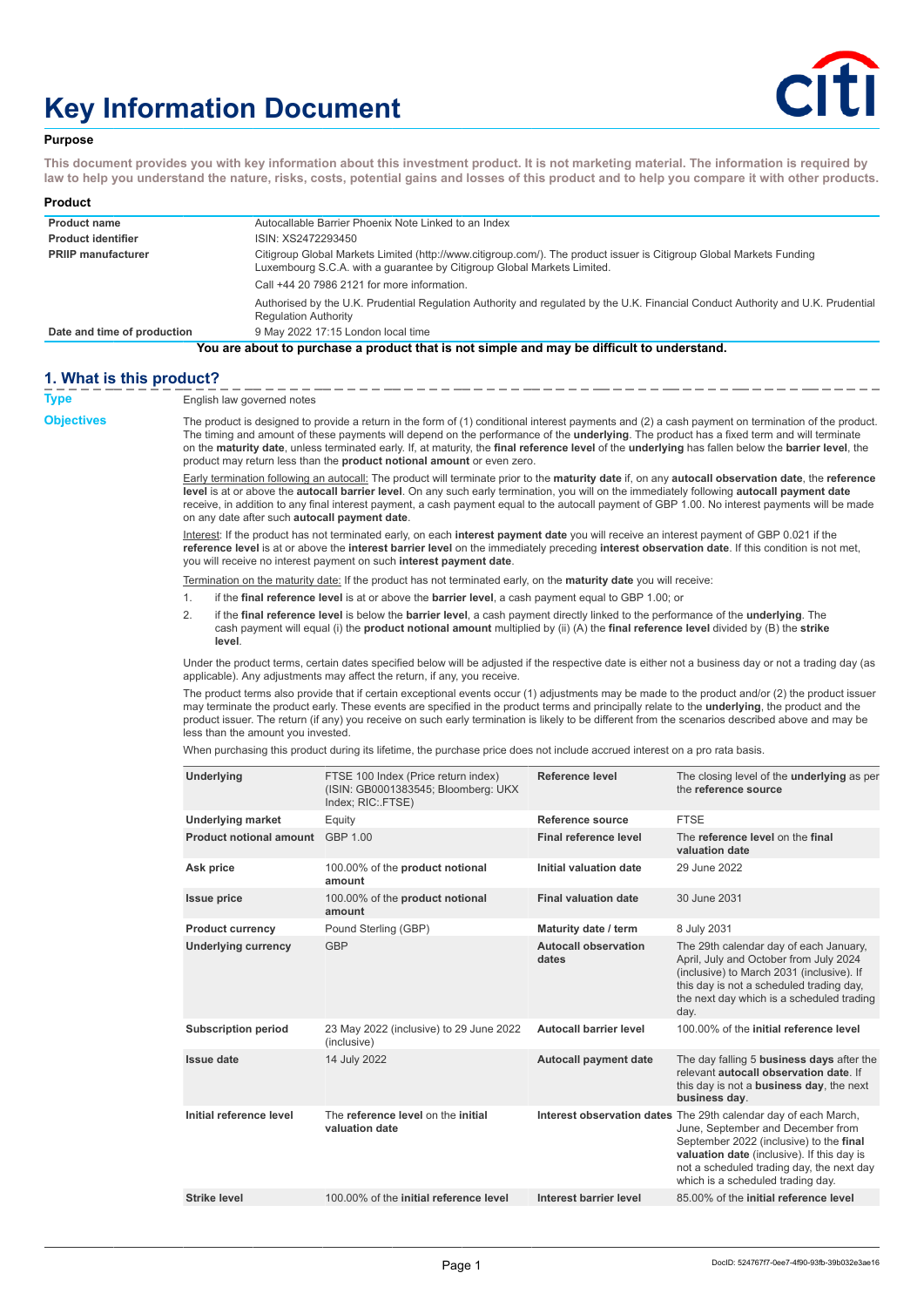April, July and October from October 2022 (inclusive) to the **maturity date** (inclusive). If this day is not a **business day**, the next **business day**.

**Intended retail investor** The product is intended to be offered to retail investors who fulfil all of the criteria below:

- 1. they have the ability to make an informed investment decision through sufficient knowledge and understanding of the product and its specific risks and rewards, either independently or through professional advice, and they may have experience of investing in and/or holding a number of similar products providing a similar market exposure;
- 2. they seek income, expect the movement in the underlying to perform in a way that generates a favourable return, have an investment horizon of the recommended holding period specified below and understand that the product may terminate early;
- 3. they accept the risk that the issuer or guarantor could fail to pay or perform its obligations under the product and they are able to bear a total loss of their investment; and
- 4. they are willing to accept a level of risk to achieve potential returns that is consistent with the summary risk indicator shown below. The product is not intended to be offered to retail clients who do not fulfil these criteria.

## **2. What are the risks and what could I get in return?**





**The risk indicator assumes you keep the product for 9 years. The actual risk can vary significantly if you cash in at an early stage and you may get back less. You may not be able to sell your product easily or may have to sell at a price that significantly impacts on how much you get back.**

The summary risk indicator is a quide to the level of risk of this product compared to other products. It shows how likely it is that the product will lose money because of movements in the markets or because we are not able to pay you.

We have classified this product as 4 out of 7, which is a medium risk class. This rates the potential losses from future performance at a medium level, and poor market conditions are very unlikely to impact our capacity to pay you.

**To the extent the currency of the country in which you purchase this product or your account currency differs from the product currency, please be aware of currency risk. You will receive payments in a different currency so the final return you will get depends on the exchange rate between the two currencies. This risk is not considered in the indicator shown above.**

This product does not include any protection from future market performance so you could lose some or all of your investment.

For detailed information about all risks relating to the product please refer to the risk sections of the prospectus and any supplements thereto as specified in the section "7. Other relevant information" below.

#### **Performance scenarios Market developments in the future cannot be accurately predicted. The scenarios shown are only an indication of some of the possible outcomes based on recent returns. Actual returns could be lower.**

| <b>Scenarios</b>       |                                          | 1 year        | 5 years       | 9 years                         |
|------------------------|------------------------------------------|---------------|---------------|---------------------------------|
|                        |                                          |               |               | (Recommended<br>holding period) |
| <b>Stress scenario</b> | What you might get back<br>after costs   | GBP 4.531.60  | GBP 4,255.44  | GBP 2,954.77                    |
|                        | Average return each year                 | $-54.68%$     | $-15.71%$     | $-12.69%$                       |
| Unfavourable scenario  | What you might get back<br>after costs   | GBP 7.027.24  | GBP 5,940.77  | GBP 4.734.02                    |
|                        | Average return each year                 | $-29.73%$     | $-9.89%$      | $-7.99\%$                       |
| Moderate scenario      | What you might get back<br>after costs*  | GBP 10.038.41 | GBP 11.043.68 | GBP 11,680.00                   |
|                        | Average return each year                 | 0.38%         | 2.01%         | 1.74%                           |
| Favourable scenario    | What you might get back<br>after costs** | GBP 11.182.32 | GBP 11,850.10 | GBP 12.310.00                   |
|                        | Average return each year                 | 11.82%        | 3.45%         | 2.34%                           |

\* This scenario assumes that the product early terminates in July 2024 and you do not reinvest the proceeds.

\*\* This scenario assumes that the product early terminates in January 2026 and you do not reinvest the proceeds.

This table shows the money you could get back over the next 9 years under different scenarios, assuming that you invest GBP 10,000.

The scenarios shown illustrate how your investment could perform. You can compare them with the scenarios of other products. The scenarios presented are an estimate of future performance based on evidence from the past on how the value of this investment varies, and are not an exact indicator. What you get will vary depending on how the market performs and how long you keep the product. The stress scenario shows what you might get back in extreme market circumstances, and it does not take into account the situation where we are not able to pay you. In addition, you should note that the results shown for the intermediate holding periods do not reflect estimates of the product's future value. You should therefore not base your investment decision on the results shown for these interim holding periods.

The figures shown include all the costs of the product itself, but may not include all the costs that you pay to your advisor or distributor. The figures do not take into account your personal tax situation, which may also affect how much you get back.

## **3. What happens if the manufacturer is unable to pay out?**

You are exposed to the risk that the issuer or quarantor might be unable to meet its obligations in connection with the product for instance in the event of bankruptcy or an official directive for resolution action. This may materially adversely affect the value of the product and could lead to you losing some or all of your investment in the product. The product is not a deposit and as such is not covered by any deposit protection scheme.